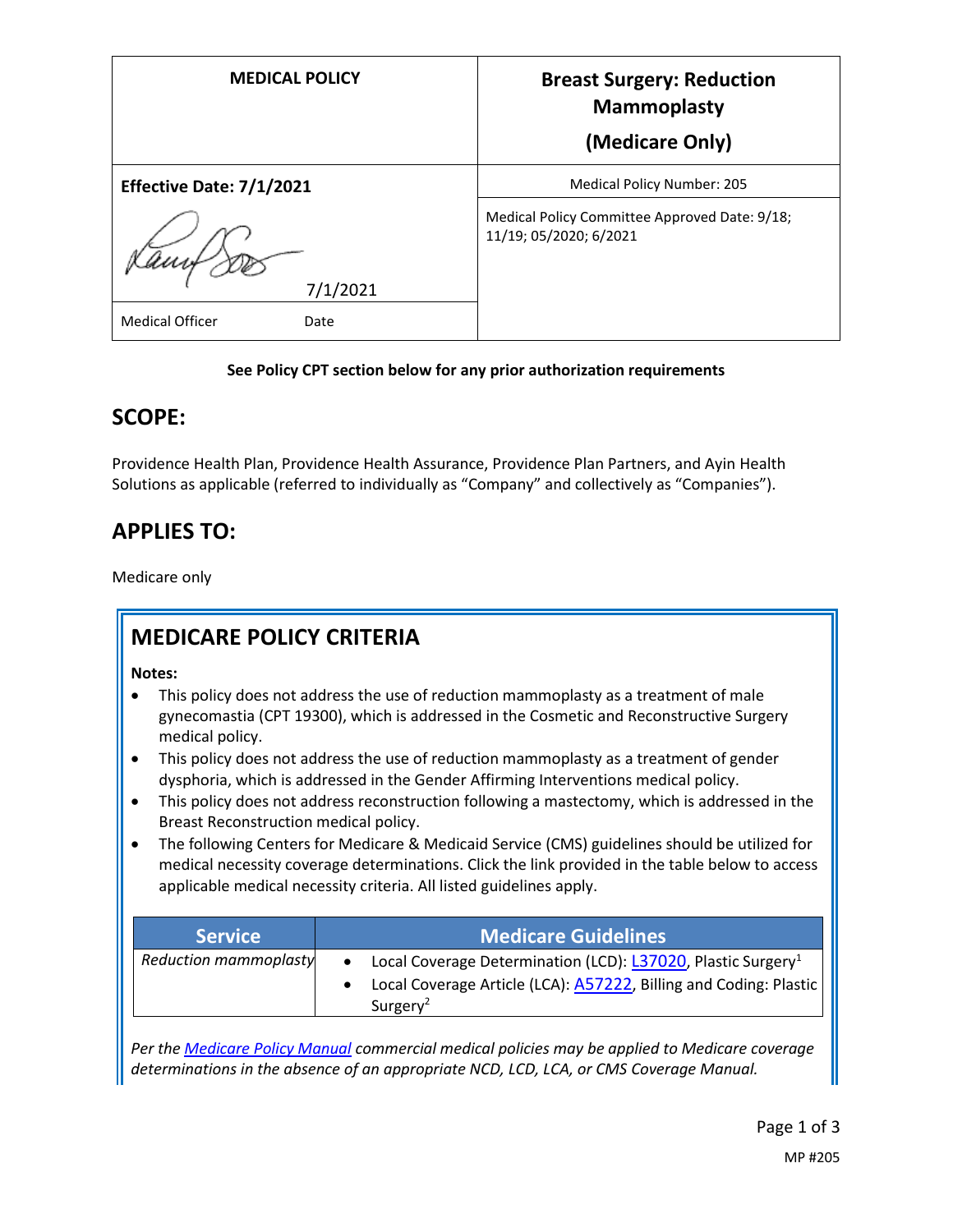*Therefore, the commercial medical policy,* Breast Surgery: Reduction Mammoplasty (All Lines of Business Except Medicare), *applies to the following services:*

Mammoplasty related to mastectomy or lumpectomy, staged and non-staged.

### **POLICY GUIDELINES**

Specific instructions regarding documentation to be submitted with review, and reasons for denial are listed in the LC[D 37020.](https://www.cms.gov/medicare-coverage-database/details/lcd-details.aspx?LCDId=37020) See the section titled Associated Information.

## **CPT CODE**

| <b>Medicare Only</b> |                              |
|----------------------|------------------------------|
|                      | Prior Authorization Required |
| 19318                | <b>Reduction mammaplasty</b> |

## **INSTRUCTIONS FOR USE**

Company Medical Policies serve as guidance for the administration of plan benefits. Medical policies do not constitute medical advice nor a guarantee of coverage. Company Medical Policies are reviewed annually and are based upon published, peer-reviewed scientific evidence and evidence-based clinical practice guidelines that are available as of the last policy update. The Companies reserve the right to determine the application of Medical Policies and make revisions to Medical Policies at any time. Providers will be given at least 60-days notice of policy changes that are restrictive in nature.

The scope and availability of all plan benefits are determined in accordance with the applicable coverage agreement. Any conflict or variance between the terms of the coverage agreement and Company Medical Policy will be resolved in favor of the coverage agreement.

## **REGULATORY STATUS**

#### Mental Health Parity Statement

Coverage decisions are made on the basis of individualized determinations of medical necessity and the experimental or investigational character of the treatment in the individual case. In cases where medical necessity is not established by policy for specific treatment modalities, evidence not previously considered regarding the efficacy of the modality that is presented shall be given consideration to determine if the policy represents current standards of care.